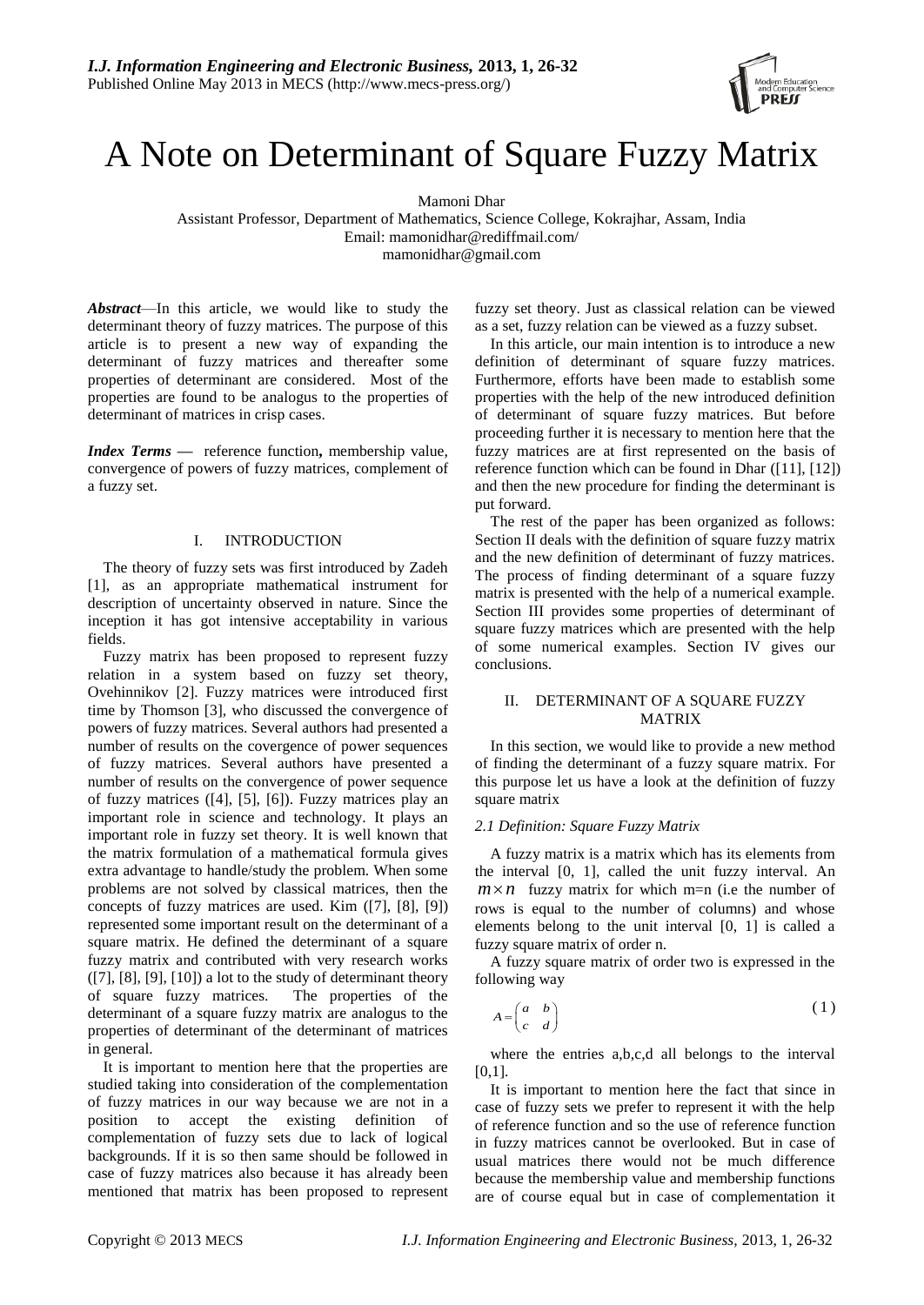makes sense. It is for this reason we would like to deal with matrix complementation to show how the new representation also satisfy the properties which are seen in case of existing definition of fuzzy matrices.

In accordance with the process of defining complementation of a fuzzy set as defined by Baruah  $([13], [14])$  a fuzzy set

$$
A = \{x, \mu(x), x \in X\}
$$
 (2)

would be defined in this way as

$$
A = \{x, \mu(x), 0, x \in X\}
$$
 (3)

so that the complement would become

$$
A^{c} = \{x, 1, \mu(x), x \in X\}
$$
 (4)

Thus a square fuzzy matrix  $A = [a_{ij}]_{n \times n}$  would be represented according to the new definition as  $A = [(a_{ij}, 0)]_{n \times n}$  and similarly the complement matrix of the matrix A would be  $A^c = [(1, a_{ij})]_{n \times n}$ . The following example will make it clear.

The matrix A would be defined according to our way as

$$
A = \begin{pmatrix} (a,0) & (b,0) \\ (c,0) & (d,0) \end{pmatrix}
$$
 (5)

because we are interested to define fuzzy sets with the help of reference function.

#### *2.2 Determinant of square fuzzy matrices*

Before proceeding further, let us define two operations which are mostly required in case of finding the determinant of fuzzy matrices.

$$
(a, b) + (c, d) = \{ \max(a, c), \min(b, d) \}
$$
 (6)

$$
(a,b) (c,d) = \{ \min(a,c), \max(b,d) \}
$$
 (7)

The determinant of the fuzzy matrix A would be denoted by

$$
|A| = \begin{vmatrix} (a,0) & (b,0) \\ (c,0) & (d,0) \end{vmatrix}
$$
 (8)

And we would like to expand the above determinat in the following way

 $=$  [max{min(a,d),min(c,b),min{max(0,0),max(0,0)}] (9)

The complement of the above matrix A would be defined in our way as

$$
Ac = \begin{pmatrix} (1,a) & (1,b) \\ (1,c) & (1,d) \end{pmatrix}
$$
 (10)

Now for a square fuzzy matrix of order 3  
\n
$$
B = \begin{pmatrix} (a_1, 0) & (b_1, 0) & (c_1, 0) \\ (a_2, 0) & (b_2, 0) & (c_2, 0) \\ (a_3, 0) & (b_3, 0) & (c_3, 0) \end{pmatrix}
$$

The determinant would be denoted by

$$
\begin{vmatrix} (a_1, 0) & (b_1, 0) & (c_1, 0) \\ (a_2, 0) & (b_2, 0) & (c_2, 0) \\ (a_3, 0) & (b_3, 0) & (c_3, 0) \end{vmatrix}
$$

and this would be defined as  
\n
$$
= (a_1, 0) \begin{vmatrix} (b_2, 0) & (c_2, 0) \\ (b_3, 0) & (c_3, 0) \end{vmatrix} + (b_1, 0) \begin{vmatrix} (a_2, 0) & (c_2, 0) \\ (a_3, 0) & (c_3, 0) \end{vmatrix}
$$
\n
$$
+ (c_1, 0) \begin{vmatrix} (a_2, 0) & (b_2, 0) \\ (a_3, 0) & (b_3, 0) \end{vmatrix}
$$
\n
$$
= (a_1, 0) [\max{\min(0, 0), \min(0, 0)}, \min{\max(b_2, c_3), \max(b_3, c_2)}]
$$

 $|(a_3, 0) - (b_3, 0)|$ <br>  $= (a_1, 0)$ [max{min(0,0),min(0,0)},min{max( $b_2, c_3$ ),max( $b_3, c_2$ )<br>  $(b_1, 0)$ [max{min(0,0),min(0,0)},min{max( $a_2, c_3$ ),max( $a_3, c_2$ )}]  $(c_1, 0)$ [max { min(0,0), min(0,0)}, min{ max(b<sub>3</sub>, a<sub>2</sub>), max(b<sub>2</sub>, a<sub>3</sub>)}] =  $(a_1, 0)$ [max { min(0,0), min(0,0)}, min{max( $b_2, c_3$ ), max( $b_3, c_2$ )<br>  $(b_1, 0)$ [max { min(0,0), min(0,0)}, min{max( $a_2, c_3$ ), max( $a_3, c_2$ )}]<br>  $(c_1, 0)$ [max { min(0,0), min(0,0)}, min{max( $b_3, a_2$ ), max( $b_2, a_3$ )  $|(a_3, 0) - (b_3, 0)|$ <br>  $= (a_1, 0)$ [max { min(0,0), min(0,0)}, min{max( $b_2, c_3$ ), max( $b_3$ ,<br>  $b_1, 0$ ][max { min(0,0), min(0,0)}, min{max( $a_2, c_3$ ), max( $a_3, c_3$  $\epsilon$  (*a*<sub>1</sub>, 0) [max { min(0, 0), min(0, 0) }, min { max(*b*<sub>2</sub>, *c*<sub>3</sub>), max(*b*<sub>3</sub>, *c*<sub>1</sub>, 0) [max { min(0, 0), min(0, 0) }, min { max(*a*<sub>2</sub>, *c*<sub>3</sub>), max(*a*<sub>3</sub>, *c*<sub>2</sub>, *c*<sub>1</sub>, 0)[max { min(0, 0), min(0, 0) }, min  $^{+}$ (12)

This is the way of defining the fuzzy matrices in the usual case. But in fuzzy areas there arises some cases when complement of fuzzy matrices is involved. In order to meet the need of the situation it is important to define the complement of fuzzy matrices in our way. We would like to define the complement of fuzzy matrices in accordance with the definition of complement of fuzzy sets as defined by Baruah ([13], [14]). This result has been used in the works of Dhar ([15], [16], [17], [18], [19]  $\&$  [20]) to draw some conclusions. The new definition of complementation of fuzzy sets has been discussed in details in our previous works and so we would like to mention about in brief in this very article. The following properties of determinant can be easily verified if we represent fuzzy matrices on the basis of reference function.

## *2.2.1 Properties of determinant of square fuzzy matrices*

The following are some of the properties of determinant of square fuzzy matrices which are observed to hold both for usual fuzzy matrices and the complement of fuzzy matrices when fuzzy matrices are represented in the way proposed by us.

## *Property1*

If the rows and columns are interchanged then the value of the determinant remains the same.

#### *Property2*

If any two rows or any two columns are interchanged in their positions, the value of the determinant remains the same.

#### *Property3*

If the elements in a row (column) are all zero, the value of the determinant is also zero.

#### *Property4*

If A and B be two square fuzzy matrices then the following property will hold det (AB)=detAdetB

# *Property5*

(11)

If the elements of any row (or column) of a determinant are added to the corresponding elements of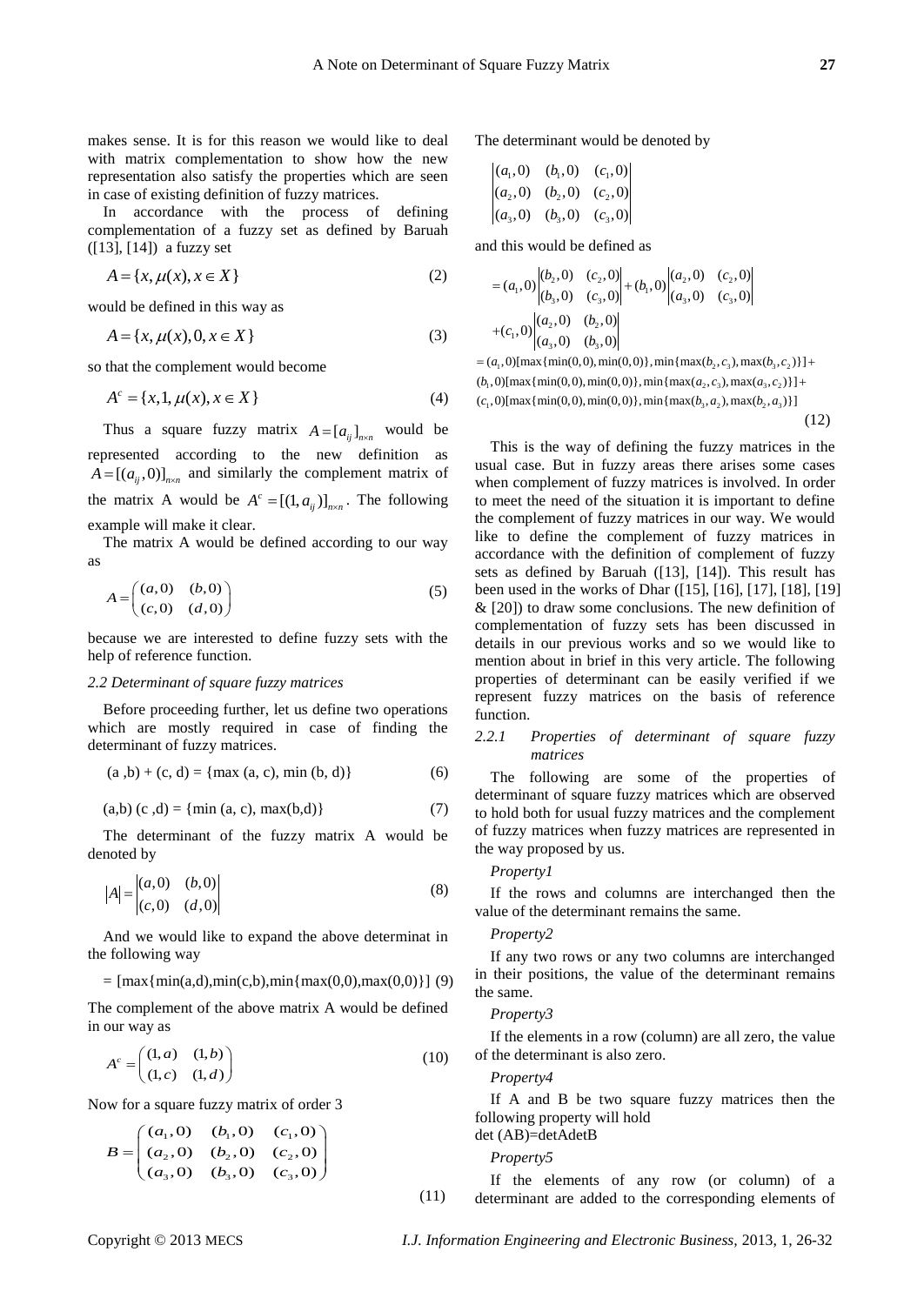another row (or column) , the value of the determinant thus obtained is equal to the value of the original determinant.

#### *2.3 Determinant of complement of square fuzzy matrices*

Taking into consideration of the above mention procedure, the complement of the above fuzzy matrix can be written as

$$
B^{c} = \begin{pmatrix} (1, a_{1}) & (1, b_{1}) & (1, c_{1}) \\ (1, a_{2}) & (1, b_{2}) & (1, c_{2}) \\ (1, a_{3}) & (1, b_{3}) & (1, c_{3}) \end{pmatrix}
$$
 (13)

Then the determinant of the above complement matrix when expanded along the first row would be evaluated as<br>  $= (1, a) |(1, b_2) \quad (1, c_2)|_{+(1, b)} |(1, a_2) \quad (1, c_2)|$ 

$$
= (1, a_1) \begin{vmatrix} (1, b_2) & (1, c_2) \\ (1, b_3) & (1, c_3) \end{vmatrix} + (1, b_1) \begin{vmatrix} (1, a_2) & (1, c_2) \\ (1, a_3) & (1, c_3) \end{vmatrix}
$$
  
+ (1, c<sub>1</sub>)  $\begin{vmatrix} (1, a_2) & (1, b_2) \\ (1, a_3) & (1, b_3) \end{vmatrix}$   
= (1, a<sub>1</sub>) [max{min(1, 1), min(1, 1)}, min{max(b<sub>2</sub>, c<sub>3</sub>), max(b<sub>3</sub>, c<sub>2</sub>)}]

$$
= (1, a_1) [\max{\min(1, 1), \min(1, 1)}, \min{\max(b_2, c_3), \max(b_3, c_2)}]
$$
  
+  
(1, b<sub>1</sub>)[max{min(1, 1), min(1, 1)}, min{max(a\_2, c\_3), max(a\_3, c\_2)}]

(1, *b*<sub>1</sub>)[max { min(1, 1), min(1, 1) }, min{ max( $a_2$ ,  $c_3$ ), max( $a_3$ ,  $c_2$ ) }]<br>+<br>(1,  $c_1$ )[max { min(1, 1), min(1, 1) }, min{ max( $b_3$ ,  $a_2$ ), max( $b_2$ ,  $a_3$ ) }]  $^{+}$ 

(14)

It is to be noted here that the above determinant is expanded along the first row. But it can be easily observed that the value of the determinant remains unchanged if it is expanded along any rows or columns.

## *2.4 Numerical Examples*

Here we shall put a numerical example to find the determinant of a fuzzy matrix in the way described above.

$$
A^{c} = \begin{pmatrix} (1,0.5) & (1,0.3) & (1,0.8) \\ (1,0.6) & (1,0.2) & (1,0.9) \\ (1,0) & (1,0.7) & (1,0.4) \end{pmatrix}
$$

Then the determinant of the above matrix when expanded along the first row would give us the following result

$$
|A^{c}| = (1, 0.5) \begin{vmatrix} (1, 0.2) & (1, 0.9) \\ (1, 0.7) & (1, 0.4) \end{vmatrix} + (1, 0.8) \begin{vmatrix} (1, 0.6) & (1, 0.9) \\ (1, 0) & (1, 0.4) \end{vmatrix} + (1, 0.8) \begin{vmatrix} (1, 0.6) & (1, 0.2) \\ (1, 0) & (1, 0.7) \end{vmatrix}
$$
  
= (1, 0.5) [max{min(1,1),min(1,1)},  
min{max(0.2, 0.4),min(0.7, 0.9)}] + (1, 0.3) [max{min(1,1),min(1,1)},  
min{max(0.6, 0.4),max(0, 0.9)}] + (1, 0.8) [max{min(1,1)},  
min(1,1)), min{max(0.6, 0.7),max(0, 0.2)}]  
= (1, 0.5) [max(1,1), min(0.4, 0.9)] + (1, 0.3) [max(1,1),  
min(0.6, 0.9)] + (1, 0.8) [max(1,1), min(0.7, 0.2)]  
= (1, 0.5) (1, 0.4) + (1, 0.3) (1, 0.6) + (1, 0.8) (1, 0.2)  
= {min(1,1), max(0.5, 0.4)} + {min(1,1), max(0.3, 0.6)}  
+ {min(1,1), max(0.8, 0.2)}

 $= (1, 0.5) + (1, 0.6) + (1, 0.8)$  $=$  {max (1, 1), min (0.5, 0.6)} + (1, 0.8)  $= (1, 0.5) + (1, 0.8)$  $=$  {max (1, 1), min (0.5, 0.8)}  $= (1, 0.5)$ 

Let us see what happens when the determinant is expanded along the  $2<sup>nd</sup>$  row.

The value of the determinant when expanded along the second row becomes

$$
|Ac| = (1, 0.6) \begin{vmatrix} (1, 0.3) & (1, 0.8) \\ (1, 0.7) & (1, 0.4) \end{vmatrix} + (1, 0.9) \begin{vmatrix} (1, 0.5) & (1, 0.8) \\ (1, 0) & (1, 0.4) \end{vmatrix} + (1, 0.9) \begin{vmatrix} (1, 0.5) & (1, 0.3) \\ (1, 0) & (1, 0.7) \end{vmatrix}
$$
  
= (1, 0.6) [max{min(1,1),min(1,1)},  
min{max(0.3,0.4),max(0.7,0.8)+  
(1, 0.2) [max{min(1,1),min(1,1)},  
min{max(0.5,0.4),max(0,0.8)}]+(1,0.9)  
max{min(1,1),min(1,1)},min{max(0.5,0.7)},  
max (0,0.3)]  
= (1, 0.6) [max(1,1), min(0.4,0.8)] + (1,0.2) [max(1,1),  
min(0.5,0.8)] + (1,0.9) [max(1,1), min(0.7,0.3)]  
= (1, 0.6) (1,0.4) + (1,0.2) (1,0.5) + (1,0.9) (1,0.3)  
= {min(1,1), max(0.6, 0.4)} + {min(1,1), max(0.2, 0.5)}  
+ {min(1,1), max(0.9, 0.3)}  
= (1, 0.6) + (1, 0.5) + (1, 0.9)  
= {max (1, 1), min (0.6, 0.5)} + (1, 0.9)  
= {max (1, 1), min (0.5, 0.9)}  
= (1, 0.5)

The value of the determinant when expaned along the  $3<sup>rd</sup>$  row would give us the following result

$$
|A^{c}| = (1,0) \begin{vmatrix} (1,0.3) & (1,0.8) \\ (1,0.2) & (1,0.9) \end{vmatrix} + (1,0.7) \begin{vmatrix} (1,0.5) & (1,0.8) \\ (1,0.6) & (1,0.9) \end{vmatrix} + (1,0.4) \begin{vmatrix} (1,0.5) & (1,0.3) \\ (1,0.6) & (1,0.2) \end{vmatrix}
$$
  
= (1,0)[max{min(1,1),min(1,1)}, min{max(0.5,0.9)}, max(0.6,0.8)]+  
(1,0.7)[max{min(1,1),min(1,1)},min{max(0.5,0.9)}, max(0.6,0.8)]+ (1,0.4)[max{min(1,1),min(1,1)}, min{max(0.5,0.2)}, max(0.6,0.3)]  
= (1,0)[max(1,1), min(0.9,0.8)] + (1,0.7) [max(1,1), min(0.9,0.8)]- (1,0) (1,0.8) + (1,0.7) (1,0.8) + (1,0.4) (1,0.5)  
= {min(1,1), max(0, 0.8)} + {min(1,1), max(0.7, 0.8)} + {min(1,1), max(0.7, 0.8)} + {min(1,1), max(0.4, 0.5)}  
= (1,0.8) + (1,0.8) + (1,0.5)  
= {max (1, 1), min (0.8, 0.8)} + {1, 0.5}  
= {max (1, 1), min (0.8, 0.5)}  
= (1,0.5)

The value of the determinant when expanded along the 1<sup>st</sup> column becomes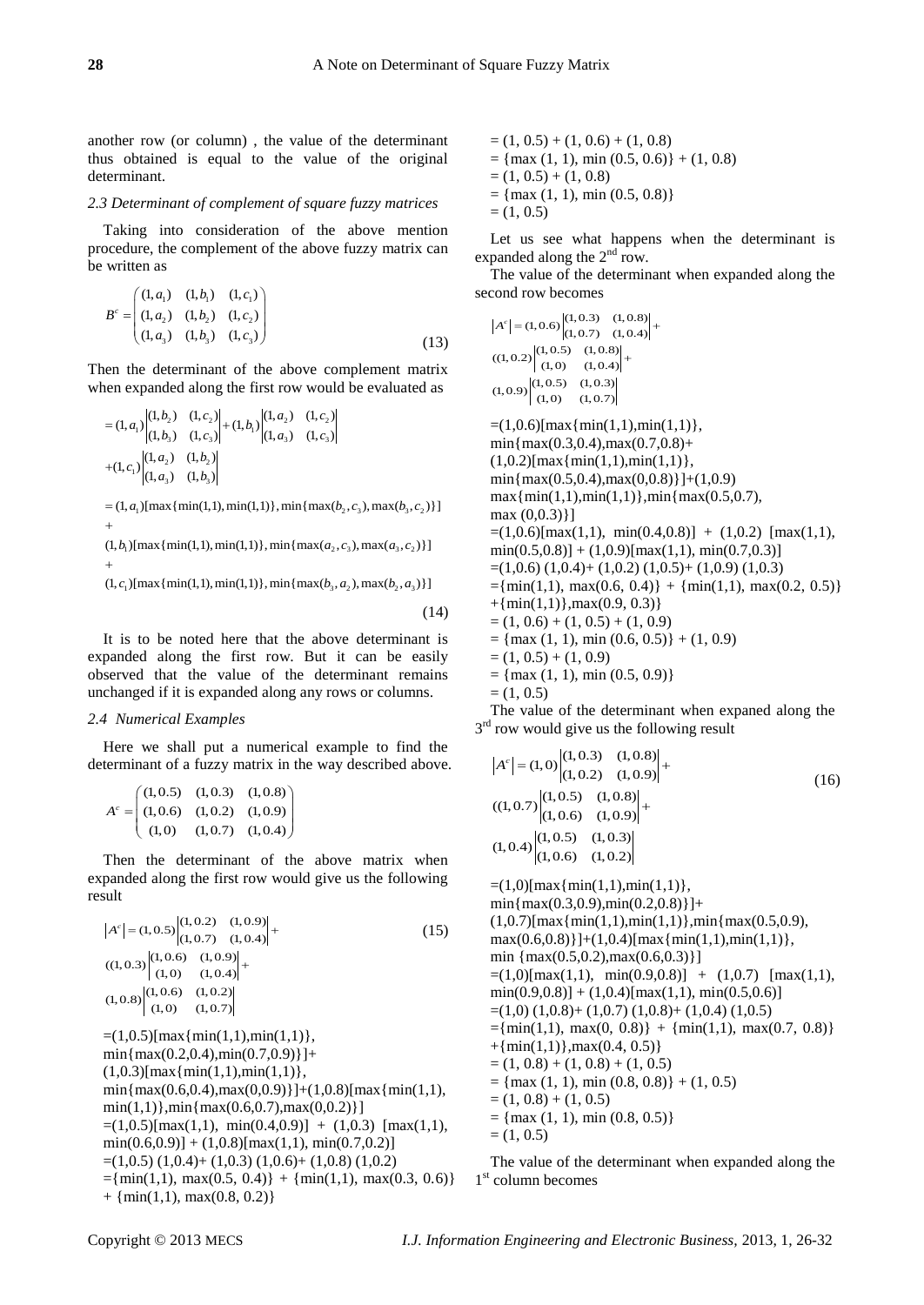$$
|Ac| = (1, 0.5) |(1, 0.2) (1, 0.9)|(1, 0.7) (1, 0.4)|+((1, 0.6) |(1, 0.3) (1, 0.8)|(1, 0.7) (1, 0.4)|+(1, 0) |(1, 0.3) (1, 0.8)|(1, 0.2) (1, 0.9)|
$$

```
=(1,0.5)[max{min(1,1),min(1,1)},
min{max(0.2, 0.4)},min(0.7, 0.9)}]+
(1,0.6)[max{min(1,1),min(1,1)},min{max(0.3,0.4),
max(0.7,0.8)}]+(1,0)[max{min(1,1),min(1,1)},
min \{max(0.3,0.9), max(0.2,0.8)\}\=(1,0.5)[max(1,1), min(0.4,0.9)] + (1,0.6)
[\max(1,1), \min(0.4, 0.8)] +(1,0)[max(1,1), min(0.9,0.8)]
=(1,0.5) (1,0.4) + (1,0.6) (1,0.4) + (1,0.4) (1,0.8)=\{min(1,1), max(0.5, 0.4)\} + \{min(1,1),max(0.6, 0.4) + {min(1,1)},max(0.4, 0.8)}
=(1,0.5) + (1,0.6) + (1,0.8)=\{max(1,1), min(0.5, 0.6)\} + (1,0.8)=(1, 0.5) + (1, 0.8)=\{max(1,1), min(0.5,0.8)\}= (1, 0.5)
```
Thus it can be easily verified that the determinant of the matrix when expanded along any rows or columns would give us the same result. In the next section, we shall study some of the properties of fuzzy square matrices.

## III. SOME PROPERTIES OF THE DETERMINANT OF FUZZY SQUARE MATRIX

This section is contributed to deal with some of the properties of the determinant of square fuzzy matrices.

Following are some of the properties of fuzzy square matrices.

## *Property 1*

The value of the determinant remains unchanged when any two rows or columns are interchanged. Let us consider the follwing matrix X which is obtained by interchanging the  $1<sup>st</sup>$  and  $2<sup>nd</sup>$  column of the fuzzy matrix written above.

$$
X = \begin{pmatrix} (1, b_1) & (1, a_1) & (1, c_1) \\ (1, b_2) & (1, a_2) & (1, c_2) \\ (1, b_3) & (1, a_3) & (1, c_3) \end{pmatrix}
$$
  
= (1, b<sub>1</sub>)[max{min(1, 1), min(1, 1)},  
min{max(a<sub>2</sub>, c<sub>3</sub>), max(a<sub>3</sub>, c<sub>2</sub>)}]+  
(1, a<sub>1</sub>)[max{min(1, 1), min(1, 1)},  
min{max(b<sub>2</sub>, c<sub>3</sub>), max(b<sub>3</sub>, c<sub>2</sub>)}]+  
(1, c<sub>1</sub>)[max{min(1, 1), min(1, 1)},  
min{max(b<sub>2</sub>, a<sub>3</sub>), max(b<sub>3</sub>, a<sub>2</sub>)}]

The determinant of this matrix when expanded along the first row would give us

$$
= (1, b1) \begin{vmatrix} (1, a2) & (1, c2) \\ (1, a3) & (1, c3) \end{vmatrix} + (1, a1) \begin{vmatrix} (1, b2) & (1, c2) \\ (1, b3) & (1, c3) \end{vmatrix} +
$$
  
\n
$$
(1, c1) \begin{vmatrix} (1, b2) & (1, a2) \\ (1, b3) & (1, a3) \end{vmatrix}
$$
  
\n
$$
= (1, b1) [\max \{ \min(1, 1), \min(1, 1) \}, \min \{ \max(a2, c3), \max(b3, c2) \} ] +
$$
  
\n
$$
(1, a1) [\max \{ \min(1, 1), \min(1, 1) \}, \min \{ \max(b2, c3), \max(b3, c2) \} ] +
$$
  
\n
$$
(1, c1) [\max \{ \min(1, 1), \min(1, 1) \}, \min \{ \max(b2, a3), \max(b3, a2) \} ]
$$

In the following numerical example, we have tried to show how the above mentioned property holds.

Let us consider the determinant of the above mentioned matrix with  $1<sup>st</sup>$  and  $2<sup>nd</sup>$  columns interchanged.

$$
(1,0.3) (1,0.5) (1,0.8)
$$
  
\n
$$
(1,0.2) (1,0.6) (1,0.9)
$$
  
\n
$$
(1,0.7) (1,0) (1,0.4)
$$
  
\n
$$
|Ac| = (1,0.3) \begin{vmatrix} 1,0.6 & (1,0.9) \\ (1,0) & (1,0.4) \end{vmatrix} + (1,0.5) \begin{vmatrix} 1,0.2 & (1,0.9) \\ (1,0.7) & (1,0.4) \end{vmatrix} + (1,0.8) \begin{vmatrix} 1,0.2 & (1,0.6) \\ (1,0.7) & (1,0.6) \end{vmatrix}
$$
  
\n
$$
(1,0.8) \begin{vmatrix} 1,0.2 & (1,0.6) \\ (1,0.7) & (1,0) \end{vmatrix}
$$

 $=(1,0.5)$ [max{min(1,1),min(1,1)},min{max(0.6,0.4),  $max(0,0.9)$ }]  $+(1,0.5)$ [max{min(1,1),min(1,1)},min{max(0.2,0.4),  $max(0.7, 0.9)$  $+(1,0.8)$ [max{min(1,1),min(1,1)},min{max(0.2,0),  $max(0.6, 0.7)$ }  $=(1,0.3)$  [max(1,1), min(0.6, 0.9)] + (1,0.5)  $[\max(1,1), \min(0.4, 0.9)] + (1,0.8) [\max(1,1),$  $min(0.2, 0.7)]$  $=(1,0.3)(1,0.6) + (1,0.5)(1,0.4) + (1,0.8)(1,0.2)$  $=[\max{\min(1,1)},\min{\max(0.3,0.6)}]+$  $[\max{\min(1,1)},\min{\max(0.5,0.4)}]$  +  $[\max{\min(1,1)}, \min{\max(0.8, 0.2)}]$  $=(1,0.6)+(1,0.5)+(1,0.8)$  $=$  {max (1, 1), min (0.6, 0.5)}+(1,0.8)  $= (1, 0.5) + (1, 0.8)$  $=$  {max (1, 1), min (0.5, 0.8)  $= (1, 0.5)$ 

Thus we can say that the values of the determinant remain unchanged if any two rows or columns are interchanged.

#### *Property2*

The values of the determinant of fuzzy square matrix remain unchanged when rows and columns are interchanged.

Let us consider the following matrix which is obtained by interchanging the rows and columns of the above matrix

|  | $\begin{pmatrix} (1,a_1) & (1,a_2) & (1,a_3) \\ (1,b_1) & (1,b_2) & (1,b_3) \\ (1,c_1) & (1,c_2) & (1,c_3) \end{pmatrix}$ |
|--|---------------------------------------------------------------------------------------------------------------------------|

Now expanding along the first column we get the same value of the determinant as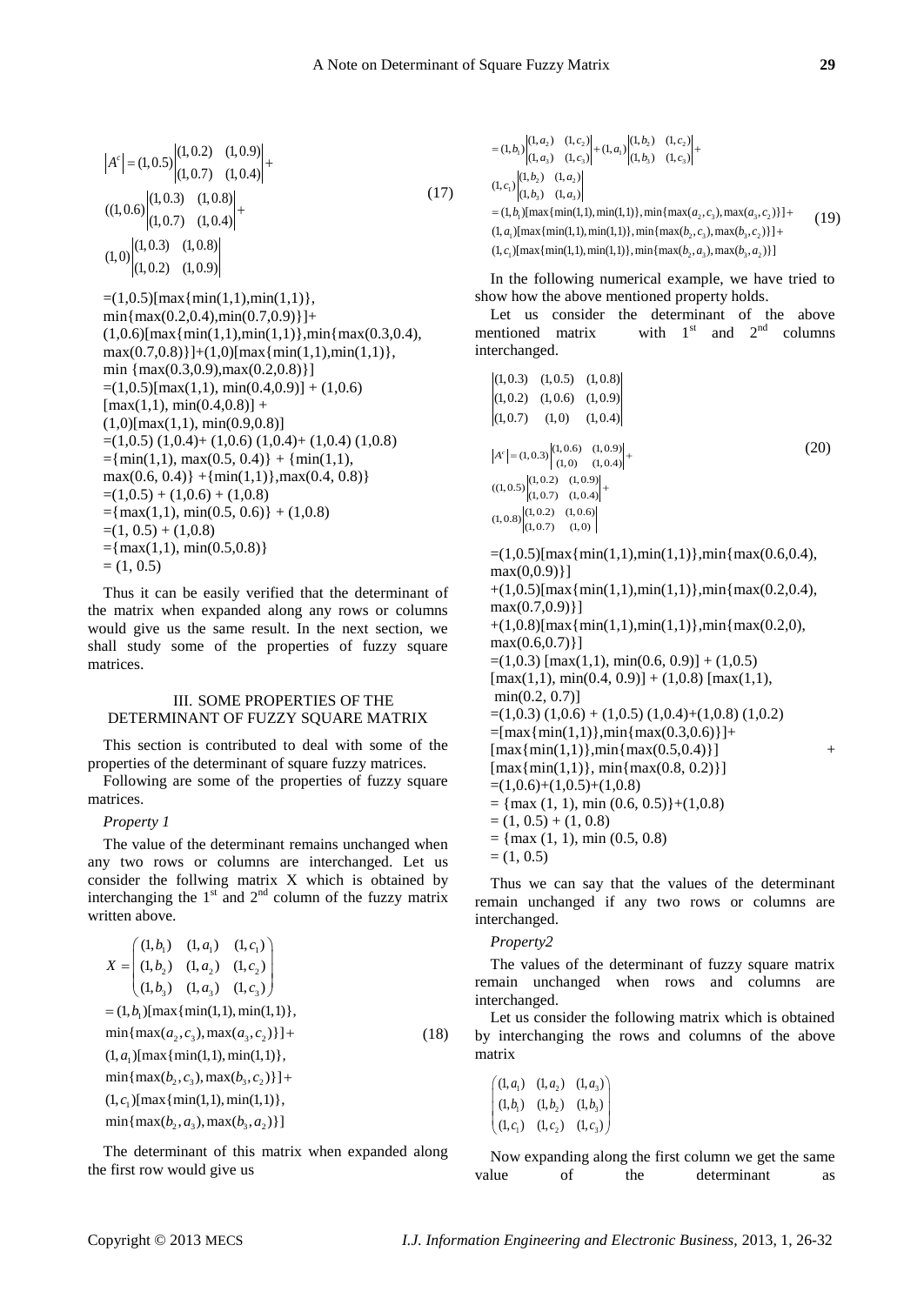$$
= (1, a_1) \begin{vmatrix} (1, b_2) & (1, b_3) \\ (1, c_2) & (1, c_3) \end{vmatrix} + (1, b_1) \begin{vmatrix} (1, a_2) & (1, a_3) \\ (1, c_2) & (1, c_3) \end{vmatrix} + (1, b_1) \begin{vmatrix} (1, a_2) & (1, a_3) \\ (1, c_2) & (1, c_3) \end{vmatrix}
$$

<sup>1</sup>  $|(1, b_2)$   $(1, b_3)|$ <br>(1, a<sub>1</sub>)[max{min(1,1),min(1,1)},min{max(b<sub>2</sub>, c<sub>3</sub>),max(b<sub>3</sub>, c<sub>2</sub>)}]  $\{a_1, a_1, a_2, a_3, a_2, a_3, a_4, a_5, a_6, a_7, a_8, a_9, a_1, a_1, a_2, a_3, a_4, a_5, a_6, a_7, a_8, a_9, a_1, a_1, a_2, a_3, a_4, a_1, a_1, a_2, a_3, a_4, a_1, a_1, a_2, a_3, a_4, a_5, a_6, a_7, a_8, a_1, a_2, a_3, a_4, a_5, a_6, a_7, a_8, a_1, a_2, a_3, a_4, a_5, a_$ = (1,  $a_1$ )[max{min(1,1),min(1,1)},min{max( $b_2$ ,  $c_3$ ),max( $b_3$ ,  $c_2$ )]<br>(1,  $b_1$ )[max{min(1,1),min(1,1)},min{max( $a_2$ ,  $c_3$ ),max( $a_3$ ,  $c_2$ )}]<br>(1,  $c_1$ )[max{min(1,1),min(1,1)},min{max( $b_2$ ,  $a_3$ ),max( $b_3$ , = (1,  $a_1$ )[max{min(1,1),min(1,1)},min{max( $b_2$ ,  $c_3$ ),max( $b_3$ ,  $c_2$ )]<br>(1,  $b_1$ )[max{min(1,1),min(1,1)},min{max( $a_2$ ,  $c_3$ ),max( $a_3$ ,  $c_2$ )}] |(1, *b*<sub>2</sub>) (1, *b*<sub>3</sub>)|<br> *a*<sub>1</sub>)[max { min(1, 1), min(1, 1)}, min{ max(*b*<sub>2</sub>, *c*<sub>3</sub>), max(*b*<sub>3</sub>, *c*<sub>2</sub>)  $(1, a_1)$ [max { min(1,1), min(1,1)}, min { max( $b_2, c_3$ ), max( $b_3$ ,<br> $b_1$ )[max { min(1,1), min(1,1)}, min { max( $a_2, c_3$ ), max( $a_3, c_3$  $=(1, a_1)[\max{\{min(1,1), min(1,1)\}}, \min{\{max(b_2, c_3), max(b_3, c_2)\}}]$  + =

(21)

Thus we can see from the above that the value of the determinant remains unchanged when the rows and columns are interchanged.

Numerical Example

The citation of the following numerucal example will help to understand the process discussed above.

$$
\begin{aligned}\n(1,0.5) & (1,0.6) & (1,0) \\
(1,0.3) & (1,0.2) & (1,0.7) \\
(1,0.8) & (1,0.9) & (1,0.4) \\
(1,0.9) & (1,0.4) \\
(1,0.9) & (1,0.4) \\
(1,0.9) & (1,0.4) \\
(1,0.9) & (1,0.4) \\
(1,0.8) & (1,0.7) \\
(1,0.8) & (1,0.4) \\
(1,0.9) & (1,0.4) \\
(1,0.9) & (1,0.3) & (1,0.2) \\
(1,0.8) & (1,0.4) \\
(1,0.8) & (1,0.4) \\
(1,0.8) & (1,0.4) \\
(1,0.9) & (1,0.3) & (1,0.2) \\
(1,0.9) & (1,0.9) \\
(1,0.9) & (1,0.9) \\
(1,0.9) & (1,0.9) \\
(1,0.9) & (1,0.9) \\
(1,0.5) & [max \{ \min(1,1), \min(1,1) \}, \min \{ \max(0.3,0.4), \max(0.7,0.8) \} ] \\
(1,0.5) & [max(1,1), \min(0.4,0.9)] + (1,0.6) & [max(1,1), \min(0.4,0.8)] \\
(1,0.5) & (1,0.4) + (1,0.6) & (1,0.4) + (1,0.8) & (1,0.8) \\
(1,0.5) + (1,0.6) + (1,0.8) & (1,0.5) + (1,0.6) \\
(1,0.5) & (1,0.6) + (1,0.8) \\
(1,0.5) & (1,0.6) + (1,0.8) \\
(1,0.5) & (1,0.6) + (1,0.8) \\
(1,0.5) & (1,0.6) + (1,0.8) \\
(1,0.6) & (1,0.6) + (1,0.8) \\
(1,0.6) & (1,0.7) \\
(1
$$

*Property3*

If the elements of a row (column) of a determinant are all zero, then the value of the determinant is zero.

It is important to mention here the fact that the elements zero in our case indicate that membership value of the element of any row or column is zero. Let us consider the following matrix

$$
C^{c} = \begin{pmatrix} (1,1) & (1,1) & (1,1) \\ (1,1) & (1,0.9) & (1,0) \\ (1,0.8) & (1,0.2) & (1,0.3) \end{pmatrix}
$$
  
=  $(1,1)$   $\begin{vmatrix} (1,0.9) & (1,0) \\ (1,0.2) & (1,0.3) \end{vmatrix} +$   
 $(1,1)$   $\begin{vmatrix} (1,1) & (1,0) \\ (1,0.8) & (1,0.3) \end{vmatrix} +$   
 $(1,1)$   $\begin{vmatrix} (1,1) & (1,0.9) \\ (1,0.8) & (1,0.2) \end{vmatrix}$ 

 $=(1,1)[\max(\{ \min(1,1), \min(1,1) \}, \min\{\max(0.9, 0.3), \min(1,1) \}]\$  $max(0,0.2)$ }]+

 $(1,1)$ [max(min(1,1),min(1,1)},min{max(1,0.3),

```
max(0,0.8)}]+(1,1)[max{min(1,1),min(1,1)},
min{max(1,0.2), max(0.8,0.9)}=(1,1)[\max(1,1), \min(0.9,0.2)] + (1,1)[\max(1,1),min(1,0.8)]+(1,1)[max(1,1), min(1, 0.9)]=(1,1)(1,0.2) + (1,1)(1,0.8) + (1,1)(1,0.9)=(1,1)+(1,1)+(1,1)= (1, 1)
```
The membership value of this is zero and hence the result.

#### *Property 4*

If  $A^c$ and  $B^c$  be two square fuzzy matrices of same order then the following property will hold

$$
\det(A^c B^c) = \det A^c \det B^c
$$

Here for convenience we shall consider the above square matrix  $A<sup>c</sup>$  as one and let us consider another fuzzy square matrix of order 3 as follows

$$
B^{c} = \begin{pmatrix} (1,0.3) & (1,1) & (1,0.7) \\ (1,1) & (1,0.9) & (1,0) \\ (1,0.8) & (1,0.2) & (1,0.3) \end{pmatrix}
$$

Proceeding in the similar manner we would get the value of the determinant as  $(1, 0.3)$ . Hence we get

$$
\det A^c \det B^c = (1, 0.5)(1, 0.3) = (1, 0.5) \tag{24}
$$

Now in order to find  $\det(A^c B^c)$ ) we would have to define the product of the two fuzzy matrices and So we should first define the multiplication of two fuzzy matrices when represented with the help of reference function.

Before proceeding further let us define the multiplication of two fuzzy matrices for illustration purposes.

#### *3.1 Definition: Multiplication of matrices*

The product of two fuzzy matrices under usual matrix multiplication is not a fuzzy matrix. It is due to this reason; a conformable operation analogus to the product which again happens to be a fuzzy matrix was introduced by many researchers which can be found in fuzzy literature. However, even for this operation if the product AB to be defined if the number of columns of the first fuzzy matrix is must be equal to the number of rows of the second fuzzy matrix. In the process of finding multiplication of fuzzy matrices, if this condition is satisfied then the multiplication of two fuzzy matrices A and B, will be defined in the following manner:<br>  $AB = \{\max \min(a_{ij}, b_{ji}), \min \max(r_{ij}, r'_{ji})\}$ 

$$
AB = \{ \max \min(a_{ij}, b_{ji}), \min \max(r_{ij}, r'_{ij}) \}
$$

Where  $a_{ij}$  and  $r_{ij}$ ,  $1 \le i, j \le n$  stands for the membership function of the fuzzy matrix A and the corresponding reference function whereas  $b_{ij}$  stands for the membership function of the fuzzy matrix B with the corresponding reference function  $r'_{ij}$  where  $1 \le i, j \le n$ .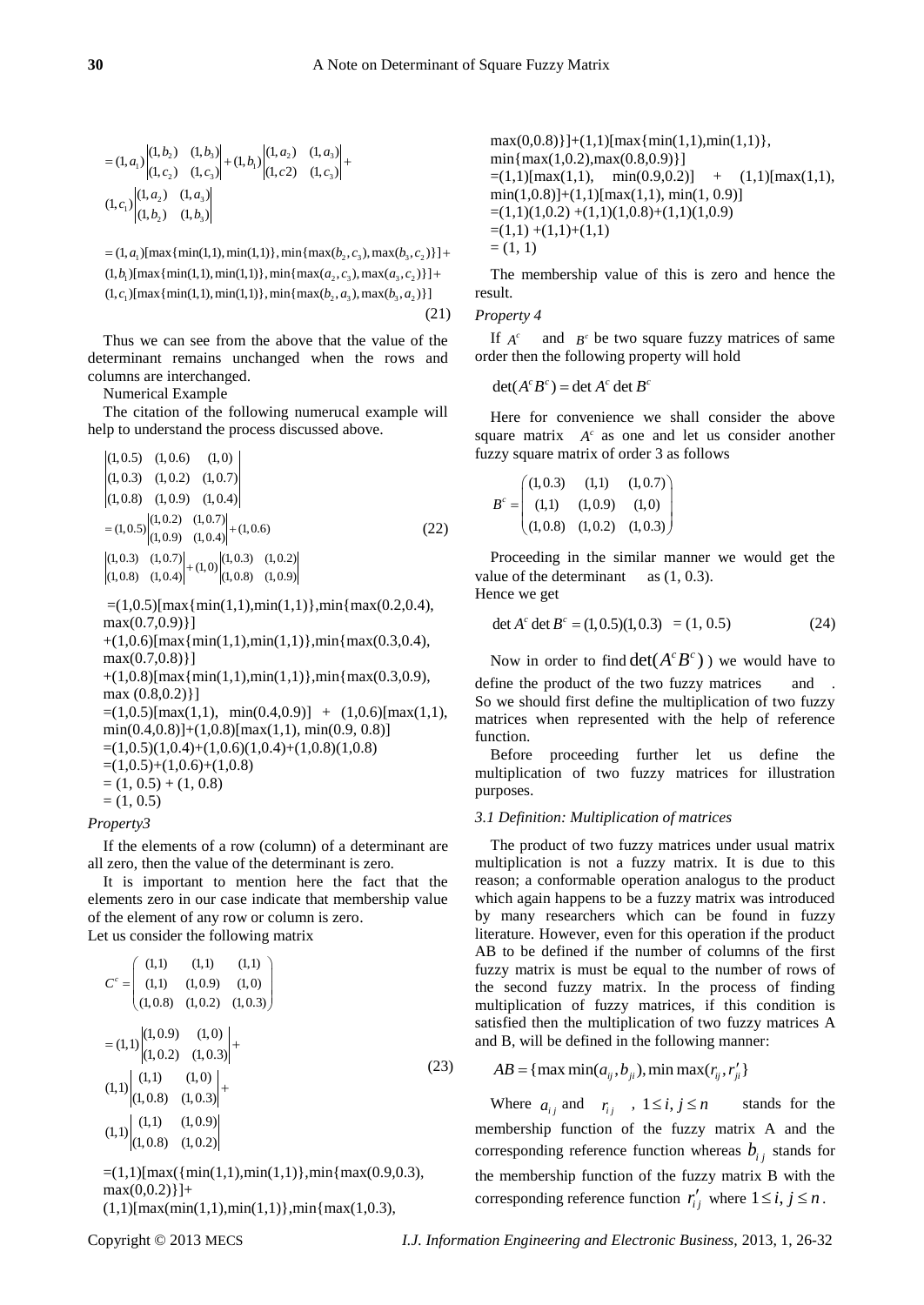The multiplication of two fuzzy matrices which are conformable for multiplication are discussed below Let

$$
C = \begin{pmatrix} (1, a_{11}) & (1, a_{12}) & (1, a_{13}) \\ (1, a_{21}) & (1, a_{22}) & (1, a_{23}) \\ (1, a_{31}) & (1, a_{32}) & (1, a_{33}) \end{pmatrix}
$$

and

$$
D = \begin{pmatrix} (1, b_{11}) & (1, b_{12}) & (1, b_{13}) \\ (1, b_{21}) & (1, b_{22}) & (1, b_{23}) \\ (1, b_{31}) & (1, b_{32}) & (1, b_{33}) \end{pmatrix}
$$

be two fuzzy matrices. Then the multiplication of these two matrices wolud be defined in our way as

$$
CD = \begin{pmatrix} E_{11} & E_{12} & E_{13} \\ E_{21} & E_{22} & E_{23} \\ E_{31} & E_{32} & E_{33} \end{pmatrix}
$$

Were

 $E_{11} = [\max{\min(1,1), \min(1,1), \min(1,1)}],$ 

 $E_{11} = [\max{\min(1, 1), \min(1, 1), \min(1, 1)}],$ <br>  $\min{\max(a_{11}, b_{11}), \max(a_{12}, b_{21}), \max(a_{13}, b_{31})}]$ 

$$
E_{12} = [\max{\min(1,1),\min(1,1),\min(1,1)}],
$$

$$
E_{12} = [\max{\min(1, 1), \min(1, 1), \min(1, 1)},
$$
  
min{max( $a_{11}, b_{12}$ ), max( $a_{12}, b_{22}$ ), max( $a_{13}, b_{23}$ )}]

$$
E_{21} = [\max{\min(1,1),\min(1,1),\min(1,1)},
$$
  
min{max( $a_{21}, b_{11}$ ), max( $a_{22}, b_{21}$ ), max( $a_{23}, b_{31}$ )}]

$$
E_{22} = [\max{\min(1, 1), \min(1, 1), \min(1, 1)},
$$
  
min{max( $a_{21}, b_{12}$ ), max( $a_{22}, b_{22}$ ), max( $a_{23}, b_{32}$ )}]

$$
E_{23} = [\max{\min(1, 1), \min(1, 1), \min(1, 1)},
$$
  
min{max( $a_{21}, b_{13}$ ), max( $a_{22}, b_{23}$ ), max( $a_{23}, b_{33}$ )}]

and so on. Numerical Example

$$
A^{c} B^{c} = \begin{pmatrix} (1,0.5) & (1,0.3) & (1,0.8) \\ (1,0.6) & (1,0.2) & (1,0.9) \\ (1,0) & (1,0.7) & (1,0.4) \end{pmatrix} = \begin{pmatrix} (1,0.3) & (1,1) & (1,0.7) \\ (1,1) & (1,0.9) & (1,0) \\ (1,0.8) & (1,0.2) & (1,0.3) \end{pmatrix}
$$
 (25)

Which when calculated with our method of multiplication would give us the following result

```
(1,0.5) (1,0.8) (1,0.3)=\begin{pmatrix} (1,0.5) & (1,0.8) & (1,0.3) \\ (1,0.6) & (1,0.9) & (1,0.2) \end{pmatrix}(1,0.3) (1,0.4) (1,0.4)\begin{pmatrix} (1,0.6) & (1,0.9) & (1,0.2) \\ (1,0.3) & (1,0.4) & (1,0.4) \end{pmatrix}
```
Now the determinant of the above fuzzy square matrix is (1, 0.5) which states the fact that

$$
\det(A^c B^c) = \det A^c \det B^c \tag{26}
$$

*Property5*

If the elements of any row (or column) of a determinant are added to the corresponding elements of another row (or column), the value of the determinant thus obtained is equal to the value of the original determinant.

Let us consider the following example to make the point clear.

$$
B^{c} = \begin{pmatrix} (1,0.3) & (1,1) & (1,0.7) \\ (1,1) & (1,0.9) & (1,0) \\ (1,0.8) & (1,0.2) & (1,0.3) \end{pmatrix}
$$
 (27)

If the elements of first columns are added to the corresponding elements of the second columns then the above matrix would take the form

$$
B^{c} = \begin{pmatrix} (1,0.3) & (1,1) & (1,0.7) \\ (1,0.9) & (1,0.9) & (1,0) \\ (1,0.2) & (1,0.2) & (1,0.3) \end{pmatrix}
$$

The determinant of this matrix when evaluated would give the following result

$$
= (1,0.3)(1,0.2) + (1,1)(1,0.2) + (1,0.7)(1,0.2)
$$
  
= (1,0.3)+(1,1)+(1,0.7)  
= (1, 0.3) + (1, 0.7)  
= (1, 0.3)

If the elements of first columns are added to the corresponding elements of the second and third columns then the above matrix would take the form

$$
B^{c} = \begin{pmatrix} (1,0.3) & (1,1) & (1,0.7) \\ (1,0) & (1,0.9) & (1,0) \\ (1,0.2) & (1,0.2) & (1,0.3) \end{pmatrix}
$$

The determinant of this matrix when evaluated would give the following result

$$
= (1,0.3)(1,0.2) + (1,1)(1,0.2) + (1,0.7)((1,0.2)
$$
  

$$
= (1,0.3) + (1,1) + (1,0.7)
$$
  

$$
= (1, 0.3) + (1, 0.7)
$$
  

$$
= (1, 0.3)
$$

Thus we can see from all the above cases, the value of the determinant remains unchanged if the elements of any row (or column) of a determinant are added to the corresponding elements of another row (or column).

Thus it is observed from the above that the properties which hold for usual matrices also do hold for the complement of fuzzy matrices even if we proceed in our way.

#### IV. CONCLUSIONS

In this article, the expansions of determinant of fuzzy matrices which are represented on the basis of reference function are discussed. Further some of the properties are studied and these are supported by some numerical examples. It is obseved that some of the properties of the determinant of square fuzzy matrix are analogus to the properties of the determinant of square matrices in crisp case. But there are some exceptions too which cannot be overlooked. For the sake of convenience we have studied the said properties by considering matrices of order 3. It